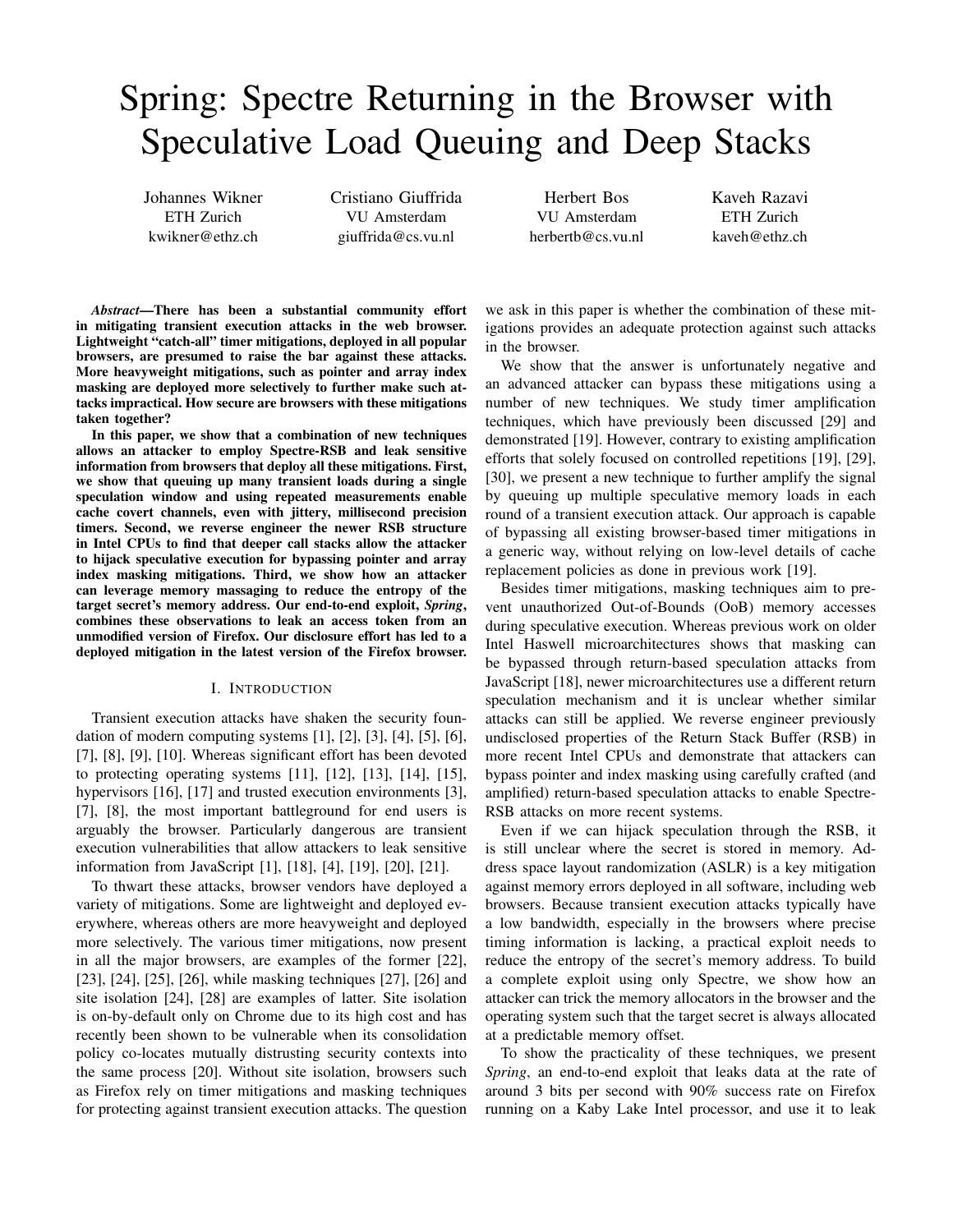an access token from the WebAssembly heap of a Microsoft Blazor [31] app in 8 minutes with 96% success rate. The exploit operates entirely inside an unmodified browser without any assumptions. In summary, our analysis shows that state-ofthe-art mitigations are insufficient against transient execution attacks from JavaScript.

Contributions. We make the following contributions:

- a We show that controlled repetitions and multiple speculative memory loads per repetition can amplify the signal beyond the timer granularity—demonstrating that timer crippling is fundamentally broken, even if the attacker does not know the low-level details of cache replacement policies of the CPUs (contrary to [19]).
- a We reverse engineer the new RSB in recent Intel CPUs to revive Spectre-RSB attacks (e.g., *ret2spec*) on recent Intel CPUs. We use this new vector to enable speculative execution over architecturally impossible execution paths that result in bypassing masking mitigations.
- a Using these insights, we build *Spring*, an end-to-end Spectre-RSB exploit that bypasses ASLR using memory massaging techniques to leak access tokens from apps in the Microsoft Blazor framework running on Firefox on a Kaby Lake CPU.
- a We analyze potential mitigations. One of our proposed mitigations was picked up by the Mozilla security team and is currently deployed in Firefox.

Outline. In Section II we provide background on microarchitectural and speculative execution attacks as well as deployed browser mitigations. Section III outlines our threat model and Section IV gives an overview of our proposed techniques and challenges. In Section V, we discuss our timer primitive and in Section VI, we describe our efforts to reverse engineer the RSB behavior of modern microarchitectures. We present our end-to-end attack in Section VII, discuss countermeasures in Section VIII, and give an overview of related work in Section IX before concluding the paper.

## II. BACKGROUND

We discuss the background of microarchitectural attacks and defenses with a special focus on the browser.

# *A. Cache attacks*

Cache attacks such as EVICT+TIME, PRIME+PROBE [32] or FLUSH+RELOAD [33] can spy on a victim process, for instance to leak cryptographic keys, by measuring the state of shared CPU caches after secret-dependent memory operations. EVICT+TIME and PRIME+PROBE work at the granularity of cache sets, and involves an attacker who first primes a number of sets in the  $n$ -way set associative cache by accessing an eviction set (a set of at least  $n$  addresses that map to the same cache set) for each cache set and then waits for the victim to access the cache in a secret-dependent manner and thereby evict cache lines belonging to the attacker. By probing the eviction sets again and timing the accesses, the attacker determines which cache set(s) the victim has accessed. Oren et al. [34] show that it is possible to perform PRIME+PROBE attacks from JavaScript in the browser. PRIME+PROBE attacks are generally applicable, but coarse-grained—operating at the granularity of cache sets. In contrast, FLUSH+RELOAD works at the granularity of cache lines, but only if the attacker and victim share memory. In that case, the attacker flushes specific cache lines that contain shared data or code, waits for the victim to access memory, and then identifies the access by checking which cache line is now in the cache.

## *B. Transient execution attacks*

*Out-of-Order* (OoO) execution is a microarchitectural optimization that lets instructions execute ahead of time to maximize the usage of the on-core execution units and thereby the overall instruction throughput of modern CPUs. Moreover, in case of long-running instructions, such as memory loads that dictate the subsequent execution path (e.g., due to a branch), the CPU will predict the most likely outcome and continue execution there *transiently*. In case the prediction was wrong, the CPU discards the transiently executed instructions and continues execution at the correct location. Transient execution attacks leak sensitive information, typically from the CPU caches, as a result of wrongly transiently-executed instructions [35].

```
if (x < array.length) {
\begin{array}{c|c} 2 & \text{secret} = \text{array}[x] & \& \text{0xff}; \\ 3 & \text{array2[secret } * 1024]; \end{array}3 array2[secret]
4 }
```
Listing 1: Spectre Bounds-Check Bypass (BCB).

Spectre. The original Spectre attacks [1] show that speculative execution can leak bytes from a victim process' address space via cache side channels. They are especially dangerous for end users since they can operate from JavaScript, exposing sensitive personal data, such as passwords and access tokens. These attacks use instructions, either in the sandbox implementation itself [36], [20] or in Just-in-Time (JIT) compiled code [1], [18], [30], to perform out of bound memory accesses. They speculatively execute these instructions as a result of a mispredicted conditional branch direction [1], [36], [30], [20] or a mispredicted return target [18].

Results of speculatively executed instructions are not exposed to the architectural state (visible to software) upon a misprediction. However, they do leave traces in the microarchitectural state. Spectre abuses such traces to allow attackers to leak arbitrary memory contents. For instance, mispredictions by the branch predictor may result in a Bounds-Check Bypass (BCB), as illustrated in Listing II-B. The attacker controls x and first trains the branch predictor to predict that the condition in Line 1 is true. When they later provide an out-of-bound x, the CPU will still speculate said condition to be true and read an attacker-chosen byte (Line 2). In Line 3, the victim uses this secret byte to access an element in the attackercontrolled array2. Using a cache attack, the attacker can determine the index of the element the victim accessed and,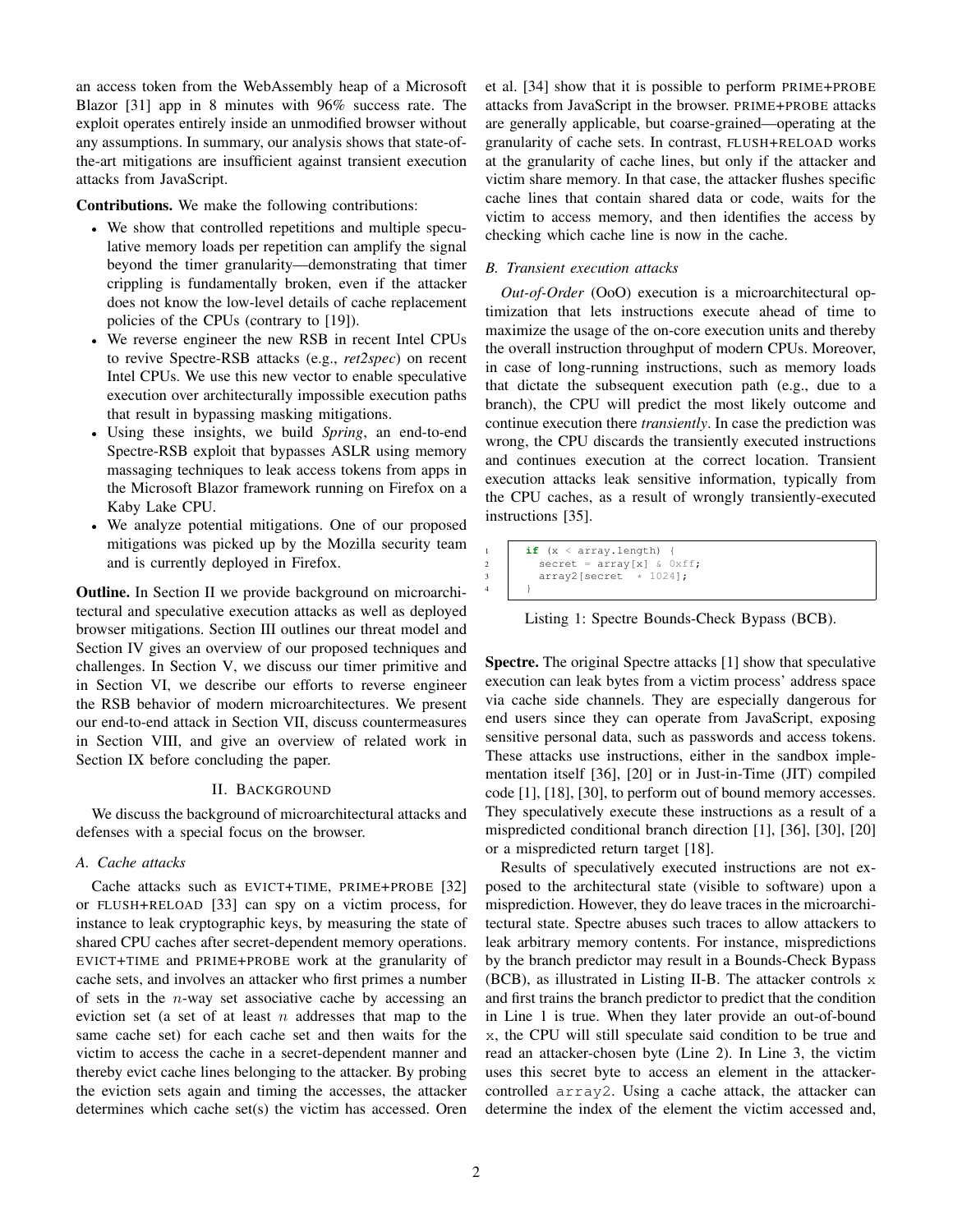hence, determine the secret byte. Speculative side channel attacks usually leverage FLUSH+RELOAD to deduce cache state. However, since flushing cache lines explicitly is not possible in constrained browser environments, attackers use eviction sets instead.

However, the typical BCB variants of Spectre, shown Listing II-B and used in the original Spectre attack [1] and *leaky.page* [19], are limited to the maximum allowed array index offset of 4 GiB that is allowed by JavaScript. Hence, such speculation primitives cannot access memory outside the attacker's local memory area. Instead, effective Spectre attacks in the web browsers typically exploit a type confusion to achieve access to full 64-bit address space [9], [20], [18] but oftentimes lack other primitives necessary for an end-toend attack: they patch the browser to access high precision timestamps (e.g., [18]) or assume ASLR is broken (e.g., [20]).

A different variant of Spectre attacks exploits return target speculation through Return Stack Buffers (RSBs) of Intel CPUs to trigger mispredictions [18], [37]. The *ret2spec* [18] attack abuses the fact that RSBs, used for return speculation, are circular buffers of limited size, resulting in overwrites if the call stack depth exceeds its capacity, leading to an underflow condition where stale return targets are re-used as the call stack depth decreases beyond the RSB capacity. This way, *ret2spec* triggers a speculative execution path that is architecturally impossible allowing for type confusion that gives speculative access to the entire address space. However, *ret2spec* is known to affect older Intel microarchitectures such as Haswell. It is commonly thought [37], [18], [38] that the more recent microarchitectures use the other prediction schemes for serving return targets when the RSB is empty, making *ret2spec* exploitation impractical.

Browser-based mitigations. In response to speculative execution attacks, browser vendors developed several mitigations to  $(1)$  prevent unauthorized speculative accesses,  $(2)$  remove sensitive data from the address space and  $(3)$  remove the means to measure the side channel [39].

1 To prevent unauthorized speculative accesses, Firefox uses index and pointer masking, where the former makes sure that upper bits of array indices that would go speculatively go out of bound are always zero, and the latter applies an XOR pattern on JSValues so that JavaScript value types cannot be confused with one another (e.g., speculatively treating an array as an object). While such mitigations stop the original Spectre BCB attack, attacks through RSB speculation can still bypass them (e.g., *ret2spec*), but as discussed these attacks are assumed to be impractical on recent microarchitectures.

2 In addition, to remove the sensitive data from the address space, the Firefox team has been working on strict site isolation, but it is still not shipped in the latest version of Firefox since several years in development [28]. In contrast, Chrome uses strict site isolation as a primary defense against speculation attacks [40]. The sandboxed process is only responsible for JavaScript runtime and rendering content. Firefox hence refer to it as the *content process*.

3 Major browsers try to prevent the measurement of side channels by crippling the timers. After the emergence of cache attacks in the browser, the HTML5 standard was updated to reduce the precision of timestamps to a minimum of 5  $\mu$ s [41]. In addition, further web-based cache attacks [42], [43] have prompted browser vendors to reduce the timer precision further. For example, Chrome and Firefox reduced the timer resolutions to 0.1 ms [24] and 1 ms [44] respectively, and added random jitter to these timers to combat techniques for increasing timer precision [42], [45] For crossorigin isolated [46] websites, Chrome however removes timer mitigations because of their observation that timer mitigations can not stop Spectre attacks [29]. Furthermore, there is also a limitation as to how much timer precision can be reduced without potentially harming the end user experience [47].

Summary. Chrome removed their timer restrictions and fully rely on site isolation for websites that are considered crossorigin isolated. For Firefox, the assumption is that Spectre attacks are defeated with timer and pointer and index masking mitigations, and that *ret2spec* is prevented by modern microarchitectures.

## III. THREAT MODEL

We consider a common browser information disclosure threat model, with attacker-controlled JavaScript code loaded in the browser by a victim user on a modern Intel processor with all mitigations against transient execution attacks present. The victim is assumed to access a malicious website that covertly embeds the website that the victim is logged in to. This means that their (secret) access token will be used whenever they open that website. We assume that no further interaction is necessary from the user, but that the browser tab remains active throughout the attack. The goal of the attacker is to leak some sensitive information from the browser such as an access token, all without relying on any software bugs. We further assume that the secret information is placed in the same address space as the malicious website. While this is the case for browsers such as Firefox by default, which is the focus of this paper, other browsers that enable site isolation (e.g., Chrome) will require the exploitation of the consolidation policy to achieve address space co-location [20]. We perform the experiments on the latest version of Firefox at the time of this research (version 73) deploying all default mitigations such low-precision timers as well as array and pointer masking. Firefox patched the issue on version 79 as a result of our responsible disclosure and backported the fix to earlier versions as part of CVE-2020-15659.

## IV. OVERVIEW AND CHALLENGES

We now formulate the high-level fundamental challenges addressed in this paper, as well our approach to overcoming them. In later sections, we introduce sub-challenges for each.

# *A. Crippled timers*

Firefox counters cache side-channel attacks by reducing timer precision and adding random jitter to measurements.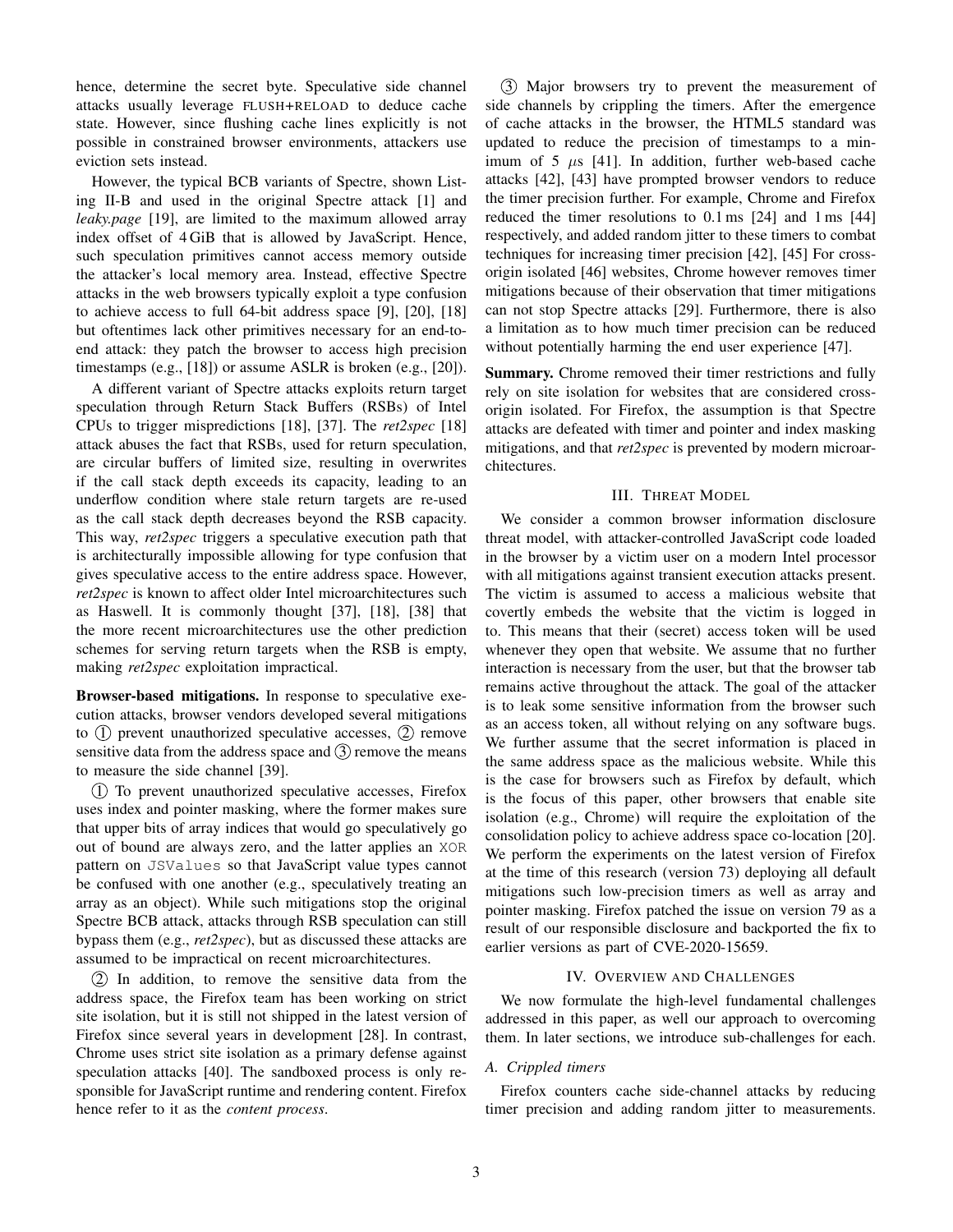Thus, it is impossible to distinguish a single cache hit from a miss with a single measurement, giving us our first challenge:

Challenge C1 Amplify the signal of existing attacks so that the signal can be measured with a low-resolution timer with random jitter.

In Section V, we overcome this challenge by introducing existing transient execution attacks in their amplified forms to measure a *chain* of sequential cache hits vs. misses. Our approach is similar, in spirit, to the batching strategy used by recent website fingerprinting approaches [48], the theoretical framework by McIlroy et al. [29], and the recent *Leaky.page* attack [19]. *Leaky.page* [19] relies on the insight that signal amplification can be achieved if the attacker knows of the cache replacement policy of the L1 cache. However, as we will show, such low-level microarchitectural knowledge is not needed. To amplify the signal, we exploit two observations. The first is that transient execution attacks can directly control the execution of the victim and are thus amenable to controlled repetition. The second is that we can issue multiple speculative loads in a single speculative execution window. Using these observations, we show in Section V that we can schedule several secret-dependent memory accesses and amplify the signal.

## *B. Spectre mitigations*

Firefox mitigates Spectre Bounds Check Bypass and Branch Target Injection (Spectre-BCB and Spectre-BTI) [1] using pointer masking, whereas the other known browser-based Spectre variant (RSB) is assumed to no longer be amenable to practical exploitation on modern microarchitectures (i.e., Intel Skylake–onwards) [18]. But without a proper understanding of RSB's behavior in these microarchitectures, it remains unclear whether Spectre-RSB exploitation is a still a possibility.

Challenge C2 Reverse engineer the RSB behavior and determine whether its new variants hinder practical Spectre-RSB exploitation in the browser.

In Section VI, we overcome this challenge by conducting experiments to reverse engineer the behavior of RSB in different microarchitectures. Our results show a tag-based RSB implementation after the Haswell microarchitecture. This insight allows us to re-enable Spectre-RSB attacks by introducing deeper call stacks to match with the attacker-controlled RSB entry with the correct tag. Our new Spectre-RSB variant, called *Spring*, can leak information from the browser's address space by creating a type confusion through a stale RSB entry controlled by the attacker.

# *C. Software mitigations*

To defend against memory error vulnerabilities, Firefox, like many other software systems deploys certain mitigations that can complicate exploitation with transient execution attacks. A prime example is ASLR which randomizes the addresses of objects inside the address space. It appears that bypassing ASLR is trivialized next to Spectre, hence completely omitted in recent end-to-end attacks [20]. Given that leakage is usually slower in the browser due to timer mitigations, a practical Spectre exploit should also bypass ASLR.

Challenge C3 Bypass ASLR and other mechanisms that might hinder practical *Spring* exploitation.

In Section VII, we show how we can leverage the predictable behavior of memory allocators to ensure that our target secret is placed at a predictable location in the browser's address space, effectively bypassing ASLR. Our end-to-end *Spring* exploit can hijack authentication tokens from a victim Microsoft Blazer app.

In Section VI, we overcome this challenge by conducting experiments showing how to again trigger RSB underflow conditions to enable *Spring*. With these experiments, we uncover previously undisclosed behavior of modern RSBs and show that attacker-controlled RSB mispredictions are still feasible in the browser.

# V. ACCURATE MEASUREMENTS WITH INACCURATE **TIMERS**

In this Section, we explain the signal amplification that breaks all timer mitigations in a fundamental way, and describe how we use it to re-enable Spectre attacks from JavaScript.

## *A. The Firefox timer mitigation*

Firefox versions 60 and later have reduced the timer resolution to 1 ms, with random jitter on the timer ticks [44]. As shown in Figure 1, the timer ticks exactly once every interval of  $t_{res} = 1$  ms, at a randomly chosen  $t_{mid}$  midpoint time.  $t_{mid}$ remains fixed during the interval, but will be selected afresh for the next interval. The timer jitter may generate a tick at any given time within the interval, effectively stopping all previous methods to bypass low-resolution timers that measure time by counting the number of loop iterations they can perform until the timer ticks [49], [42], [50].



Fig. 1. The timer reports  $time = t$  in the red area, until the actual time  $t_{real}$ , passes the randomly picked  $t_{mid}$ , after which it reports  $time = t + t_{res}$ .

## *B. Bypassing timer mitigations*

Following the theoretical model by McIlroy et al. [29], we bypass the timer mitigation by prolonging the measurements to cover a sequence of cached or uncached memory per measurement, rather than a single cache hit or miss. Our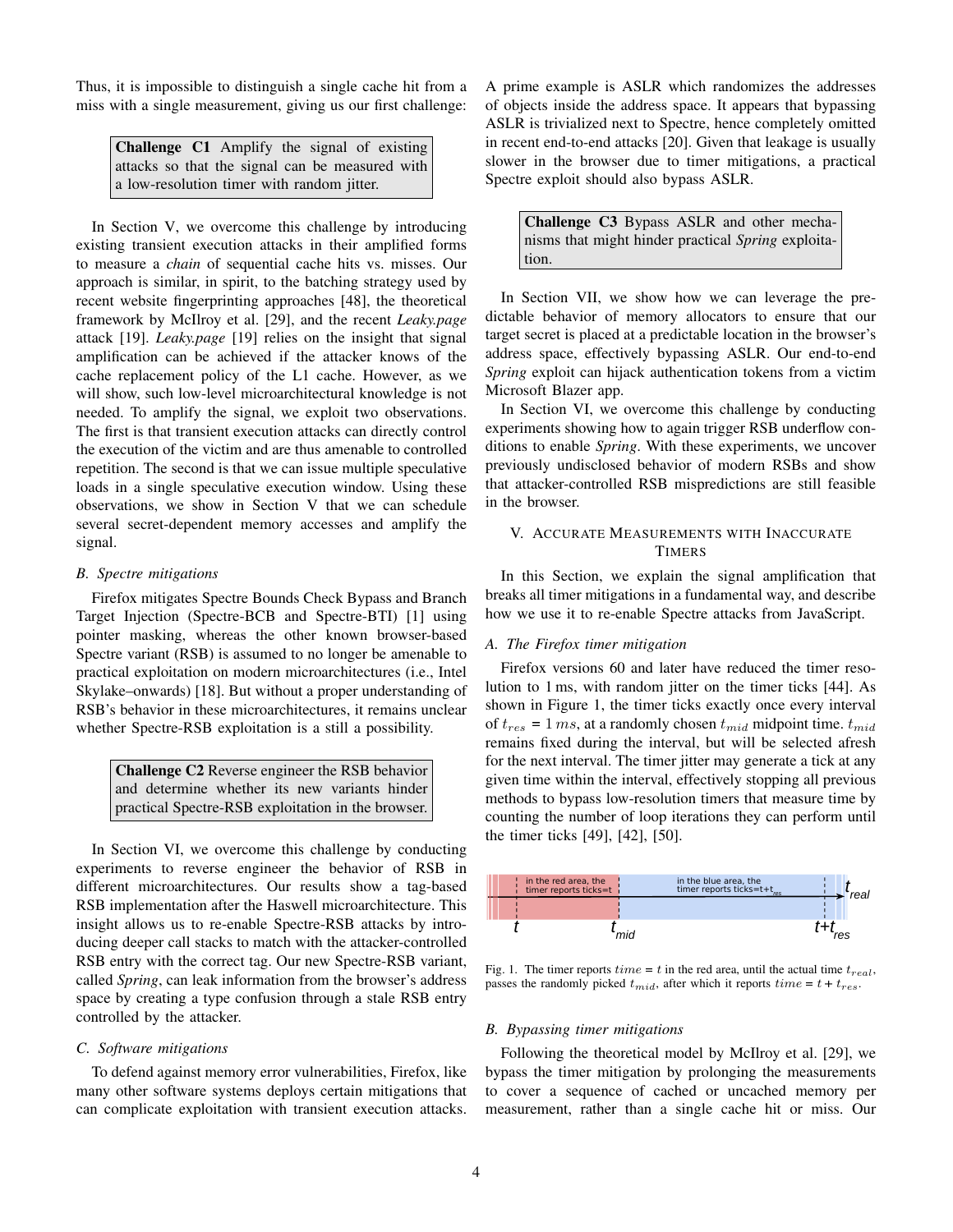

Fig. 2. The average (N=1000) access time (using browser's *performance.now()*) for cached and uncached memory on Firefox and Chrome. The regression lines shows that the difference increases with amplification factor until about 64, where the number of accesses in the sequence causes eviction of itself.

hypothesis is that, with a sufficiently long sequence of cache *misses*, the timer is more likely to tick than in the case of cache *hits*—despite jitter. An important practical question concerns the length of the sequence—the *amplification factor*. Make it too long, and parts of sequence may be evicted as it is being added to the cache, but if it is too short, the timer is less likely to tick for misses.

We show the validity of the theoretical model by means of an experiment that also provides an indication of the appropriate amplification factor for reliably distinguishing cache hits from misses. For this experiment, we modified Chrome and Firefox with additional functionality to allow JavaScript code to explicitly retrieve a data pointer of an ArrayBuffer object and then explicitly flush addresses from it via a clflush instruction, rather than by means of cache eviction, which would introduce additional noise. We conduct the experiment on both browsers to verify that it is browser agnostic. This allows us to isolate our experiment to timing only, but as we show in Section VII, cache evictions work as well, and for the rest of our experiments and our end to end attacks, we use an *unmodified browser*. To prevent OoO execution from loading several memory locations at once, we let the next cache line in the sequence depend on the previously-loaded cache line, a technique known as *pointer chasing*. Finally, to avoid prefetching, we use a random starting point of the sequence for every round.

In the experiment, we  $(1)$  start the timer,  $(2)$  access a sequence of uncached memory addresses, and  $(3)$  stop the timer. We repeat the same procedure but this time with cached memory addresses. We then flush the accessed memory to repeat both procedures for 1000 rounds and compute the average access time, as reported by the browser, for each sequence length. Figure 2 shows that with a few tens of



Fig. 3. Histogram of the fraction of runs with cache activity at multiple locations.

reads, the cached and uncached accesses already form distinct clusters, allowing for low-noise measurements. In fact, even with just a single memory access (i.e., amplification factor of 1), there's already a slight difference. For instance, for an amplification factor of 50, cached and uncached accesses experience on average roughly 1 and 8  $\mu$ s, respectively on Firefox and 1 and 5  $\mu$ s on Chrome. The experiment not only confirms the hypothesis that we can deduce the cache state with the crippled timers in Chrome and Firefox, but implies in general for attacks that can encode a secret using a sequence of memory accesses that reducing the resolution of the timer is fundamentally unable to eliminate the side channel (although it may reduce its covert channel's bandwidth). We show next that Spectre has exactly this property.

# *C. Signal amplification with Spectre*

Now that we can bypass the timer mitigations, we discuss two distinct methods for amplifying Spectre's signal from the browser and overcome Challenge C1 of Section IV. First, because the attacker controls code execution, they can trigger mispredictions to leak the same secret many times over accessing different secret-dependent locations in every invocation. However, this is not as effective as it may seem, since the increased number of operations consequentially increases the chance of evicting recently accessed secret-dependent locations, which introduces additional noise in the measurements.

Second, the attacker may queue up several speculative loads to different secret-dependent locations from *a single* misprediction. Pipelined OoO CPUs can queue up multiple memory loads at once. We conduct an experiment to understand how many of such loads we can queue up in a single speculation window. To do this, we perform accesses to 100 different memory locations in random order in the speculative path. After triggering the misprediction, we check the corresponding locations to see how many of them are in the cache. To avoid OoO execution and prefetching from affecting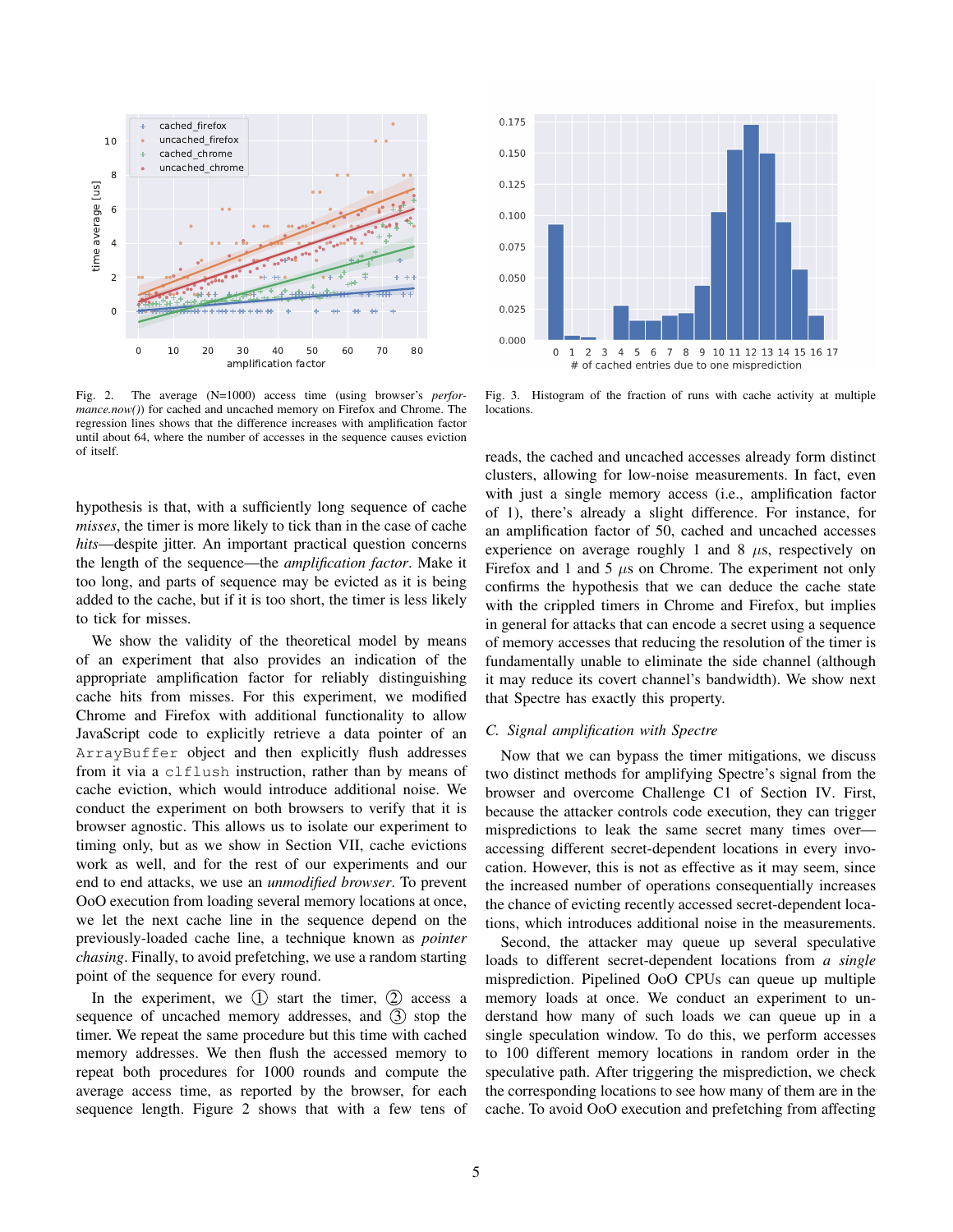

Fig. 4. Return target misprediction triggers a type confusion, where function B assumes that the returned value, x on line 4 of B is 32 bit and consequentially omits bounds checking when used in a subsequent load from the WebAssembly heap. Due to RSB underflow the control flow speculatively returns an attacker controlled 64 bit value on line 5 of A to B.

our measurements, we again use pointer chasing and a random starting point in the sequence. Additionally, we ensure that each access is to a different page since prefetchers typically operate only within memory pages [51].

The histogram in Figure 3 shows a distribution of the number of cache hits from 1000 runs, each consisting of a warm-up round, to populate instruction caches, and a real round for which we measure the results. The figure shows that we can queue up a substantial number (e.g., 12) of memory accesses in a single misprediction, enabling us to increase the amplification factor without the need for many rounds of speculative misprediction. We use this technique to improve the performance of *Spring* discussed in Section VI.

# VI. BYPASSING MASKING WITH SPRING

In this section, we show that RSB underflows that result in return target misprediction still occurs in recent microarchitectures. We conduct reverse engineering experiments to understand the behavior of return-based speculation and address Challenge C2 of Section IV. Using the knowledge gained from our reverse engineering, we demonstrate that with some modification the *ret2spec* attack [18], presumed dead in recent microarchitectures, it can be resurrected to leak information from arbitrary virtual memory addresses.

## *A. No underflow in new RSBs*

The RSB is a LIFO (i.e., a stack) buffer of limited size  $N$ , usually 16 entires, on Haswell microarchitecture and earlier [18], [52]. It is cyclic in nature: it overflows and evicts older entries after  $\hat{N} + 1$  call instructions without intermediate ret instructions. It may similarly underflow, and reuse stale return targets, after  $\hat{N}$  + 1 ret instructions without intermediate call instructions.

*ret2spec* abuses this behavior to trigger a speculative type confusion in WebAssembly, enabling speculative out of bound reads of the WebAssembly heap as shown in Figure 4. Specifically, the attacker creates a call stack by calling a function A, that makes  $N$  recursive calls to itself and then calls function  $B$ , which in turn also makes  $N$  recursive calls to itself. At this point the RSB only contains return targets to  $B$ , causing mispredictions starting after  $N$  return instructions, where  $B$ returns to A, and continues to mispredict when A returns. The predicted return target from  $A$  becomes  $B$ , whereas in reality, B never called A. As shown in Figure 4, the attacker can arbitrarily manipulate input values to the speculatively hijacked instruction stream in B. Because these input values are unsanitized, they are bypassing pointer masking, hence enabling type confusion.

Unfortunately for the attacker, the type of RSB underflows that enable *ret2spec* no longer occur on Skylake and later processors [18]. We empirically verified that we could not trigger misprediction with *ret2spec* on an Intel CPU with a Kaby Lake microarchitecture. The question arises if Spectre attacks through RSB underflows are indeed no longer practical.

## *B. RSB underflow post-Haswell*

We repeat a similar experiment as the one in Section VI-A, but this time we increase the number of recursive calls in both  $A$  and  $B$ . We prepare the last return in  $A$  in such a way that, in case of a potential misprediction, we execute an instruction in  $B$  that loads a target memory location  $mem$ , as shown in Figure 4, as result.

Figures 5a and 5b show the results on a Haswell CPU on the left, which is known to be vulnerable, and Kaby Lake on the right. Surprisingly, after 64 subsequent returns in both A and  $B$ , we observe a signal from  $mem$  on Kaby Lake as we do for 16 on Haswell, suggesting that the Kaby Lake return prediction scheme under given circumstance, re-enables RSBbased prediction even if the RSB is underflowed. Moreover, by increasing the number of recursions in  $A$  or  $B$  by 16, the signal disappears, and reappears after 48 additional recursions.

These results suggest that we are observing mispredictions from a new RSB structure. A possible implementation that exhibits similar behavior to what we observe is one that uses a 6 bit counter that increments on calls and decrements on returns [53]. The lower 4 bits determine the current top of the RSB stack and the upper 2 bits determine the current *tag*, which increments or decrements for every 16 calls or returns, respectively. Besides the return target address, each RSB entry stores also the tag, so that, upon a return, the CPU can compare the entry's tag to the current tag and use its return target address *only on tag match*.

## *C. Leaking arbitrary data with Spring*

Our results show that it is again possible to force the CPU into address-independent misprediction through ret instructions on recent microarchitectures. We call this new variant of transient execution attacks *Spring* which requires additional returns and show how it can be used to leak arbitrary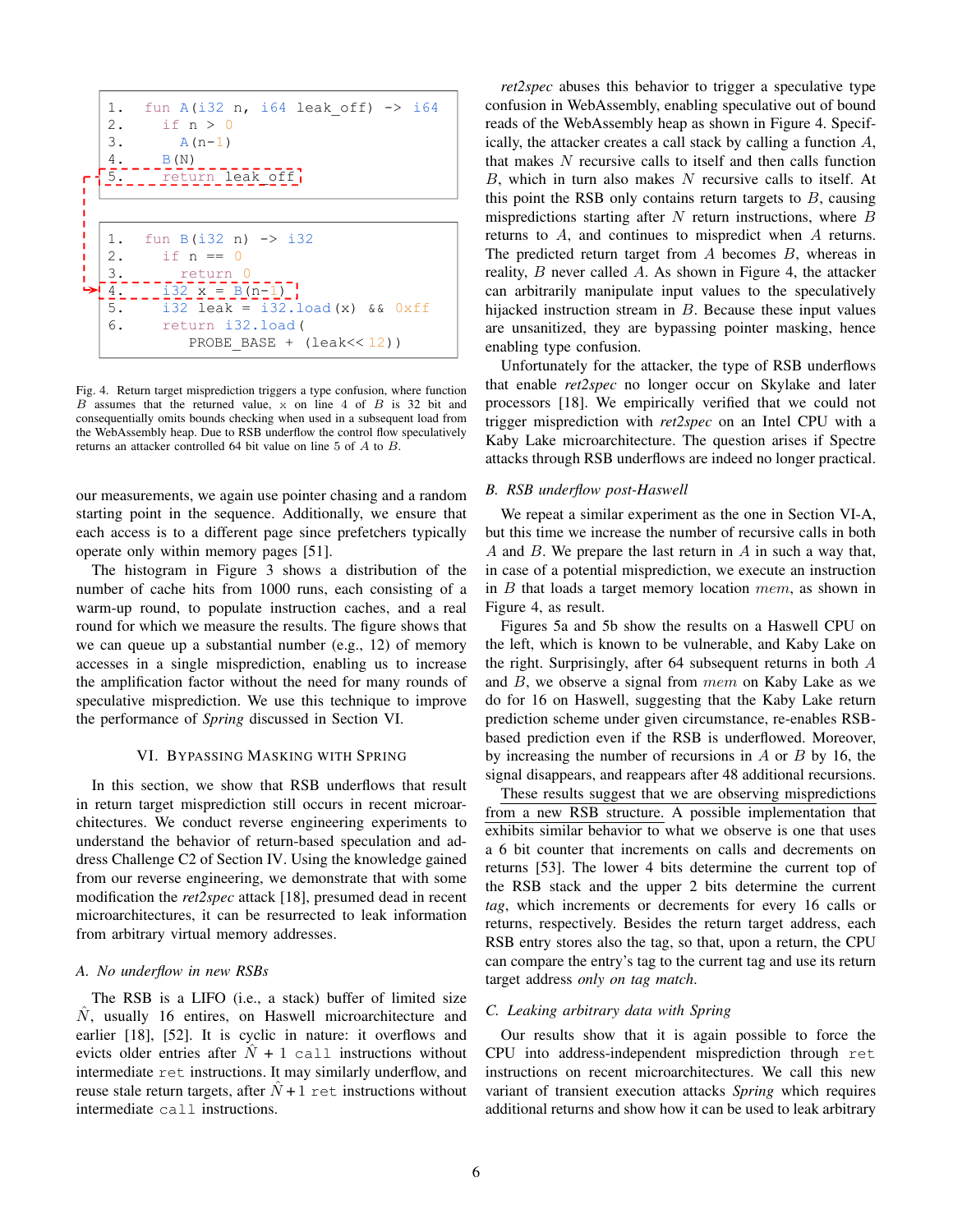

Fig. 5. Observing signals through additional returns in A and B. The dark color indicates a misprediction from A to B when returning from the *first* recursion in A. Haswell (a) exhibits a saw-tooth pattern because, for example, with 16 recursions in A and 0 in B, the deepest recursion in A, places A at the RSB entry that is re-used when returning from the first recursion, thus mispredicting  $A$  instead of  $B$ , which we don't measure here.

information in the browser. We evaluate the effectiveness and accuracy of *Spring* in Firefox version 73 (latest when we reported Spring to Mozilla) running on Linux 4.19. We first briefly discuss how we deploy the previously-discussed signal amplification techniques to *Spring* and how we set up our evaluation.

We select an amplification factor  $a = 32$ , meaning that our reload buffer, which we speculatively access secret-dependent memory in, must have a entries for every possible secret that can be leaked. Given that our configuration leaks a nibble (i.e., 4 bits) at a time, the number of possible secrets is  $N_v = 16$ and the total entries of the reload buffee is thus  $a \times N_v = 512$ .



Fig. 6. *Spring* bandwidth (blue plot) and error rate (red plot) over rounds. One round includes 16 mispredictions with totally 32 secret-dependent memory loads meaning an amplification factor of 32. With 7000 rounds, Firefox has a bandwidth of 3 bit/s and 2% error rate.

A round consists of a warm-up invocation to improve the chances that the code resides in the instruction caches, and an actual run where we do 16 recursions in  $\ddot{A}$  and 64 in  $\ddot{B}$ . This leads to a series of 16 mispredictions from  $A$  to  $B$ , where we try to leak the secret to a secret-dependent locations. Since we repeatedly access the sequence, it is likely that its entirety eventually gets cached. We reload the corresponding sequence of locations of the  $N_v$  possible secrets and record how many times (if any) the timer ticks. By repeating this procedure thousands of times we are able to deduce which sequence is the overall fastest to access, which most likely corresponds to the secret.

Results. In the experiment, we try to leak a value that we have access to for measuring the quality of the signal. In Section VII, we instead leak secret values in our end-to-end exploits. Figure 6 shows the performance of our *Spring* attack. The error rate decreases as we increase the number of rounds that we attempt to leak the same secret. Consequentially, having more rounds also reduces the bandwidth of the covert channel. Since we control the address from which *Spring* leaks, these results show that we can leak information despite the crippled timer and masking mitigations in the latest version of Firefox. We confirm Kaby Lake and Coffee Lake Refresh microarchitectures running the latest microcode update as of this writing (0xd6) are affected by *Spring*.

#### VII. EXPLOITATION WITH *Spring*

In this section, we show how *Spring* can be used to mount real-world browser exploitation. Again, we face several challenges to achieve reliable exploitation with Spectre and we discuss those first. We then present our primary end-toend exploit that leaks a victim user's JSON Web Token [54] (JWT) from a Microsoft Blazor web application to hijack their session, compromising their account, using Firefox as our browser.

#### *A. Challenges for Reliable Exploitation*

Using Spectre in a practical attack scenario poses two challenges in addition to those discussed in previous sections.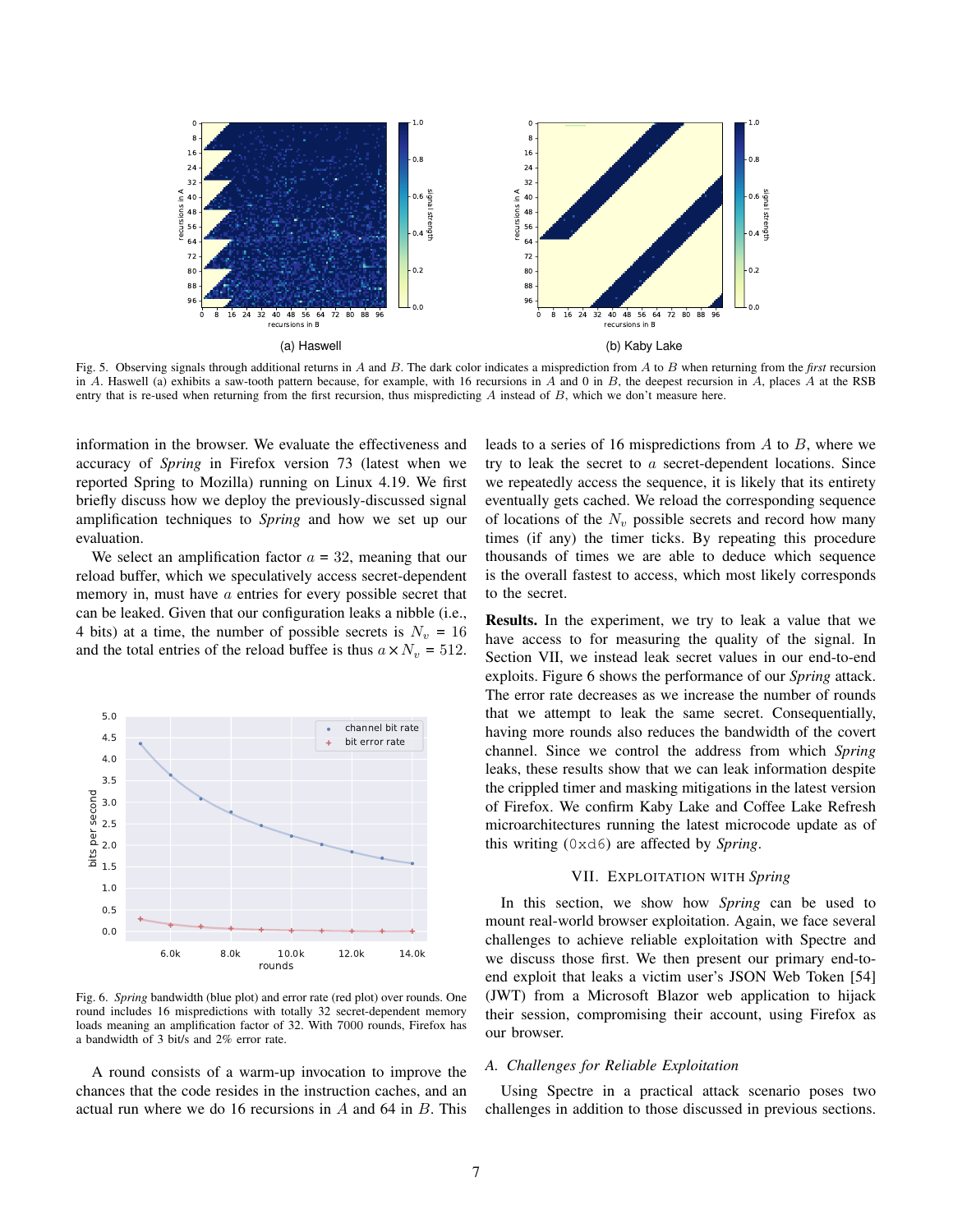

Fig. 7. The attacker (red) and victim (blue) heaps are allocated consecutively. The attacker speculatively reads memory from their own heap with an OoB offset  $(-0x17f793df8)$  that accesses the secret (JWT) in the victim heap.

First, the victim website needs to reside in the same address space as the attacker-controlled website. Second, even though *Spring* allows us to leak arbitrary memory, its throughput is limited, making extensive memory scanning for secrets impractical. Hence, we need to bypass ALSR so that our target secret is allocated at a predictable memory address.

Process co-residency on Firefox. We address the first challenge using iframes. Firefox distributes websites over several content processes. To ensure that the attacker and victim websites reside in the same content process, the attacker website renders the victim website in an iframe HTML element. Because iframes are in the same content process as the originating website, the attacker achieves address space coresidency with the victim website. This lets the attacker create a speculation gadget in their own address space to read OoB memory that resides in the victim's address space as seen in Figure 7.

Bypassing ASLR. The next challenge is to bypass ASLR. *Spring* leaks from addresses relative to its WebAssembly (WASM) heap. Instead of leaking the secret by first identifying its absolute address, we wish to allocate the secret at a predictable distance from the victim's WASM heap. On x64, WASM heaps spans a region of 6 GB that is split into an accessible and extensible area, with an additional 4 KB header page and a 64 KB guard page, as shown in Figure 7. There is a risk that memory regions have a gap in-between, but spraying a number memory allocations makes this unlikely. We found that spraying (c.f. Listing 2) 4096 ArrayBuffer objects of 64 KiB each, which we free after allocation, resulted in no gap between our attacker and victim memory regions. Larger memory regions are allocated without any address hint, allowing the OS kernel to select an appropriate address, which

tends to be adjacent for larger allocations on Linux. Moreover, because memory is not randomized within the WASM heap, a cross-WASM heap leak is a promising target for our end-toend exploit.

```
const o = {}
0.b = [1]for(let i = 0 ; i < 0 \times 1000; ++i) {
  o.b.push(new ArrayBuffer(0x10000))
}
delete o.b
```
Listing 2: Initially spraying ArrayBuffer objects allows attacker and victim WASM heaps to be consecutively allocated.

#### *B. Attacking Microsoft Blazor*

Microsoft Blazor [31] is the company's new web application framework where programmers write ASP.NET C# code that compiles into WASM to efficiently execute in the browser. Because application state is managed with C#, substantial parts of it resides on the WASM heap, which is not randomized. Different Blazor apps have different memory layouts, and some may not be susceptible to our exploit if they, e.g., do not store the secret in the WASM heap. We target a standard Blazor example app [55] for our attack.

First, the malicious website sprays ArrayBuffer objects as shown in Listing 2, then allocates the victim Blazor and spy WASM heaps consecutively using if rames that are hidden outside of the viewport. Because the victim is logged in on the Blazor app, the initial rendering results in several memory locations populated with the user's authentication details.

The Blazor app that we are targeting uses token-based authentication, a common method used in modern web applications as a CSRF-resilient alternative to standard HTTP cookies. As shown in Figure 7, the token follows the JWT specification and consists of three parts: a header, a payload and a signature, which are base64 encoded and concatenated as in Figure 8. The header specifies the cryptographic parameters employed for signing and verifying the token. The payload usually contains the issuing date and the authentication info. The signature is a computed hash over the header, the payload, and a server-side secret value. The token that we try to leak is 108 characters long.

To optimize the time to leak the entire token we observe that the header part is constant for all issued tokens and that the payload must resemble valid JSON. Thus, parts of the header can either be guessed or retrieved if the attacker can generate an access token of their own. Secondly, we can tolerate certain errors given that the leaked token must be a valid JSON object. For the signature, we can furthermore rely on that it must be valid base64.

With 24 k rounds, we can leak the token in less than 17 minutes without any errors and in 8 minutes with 96% accuracy. As we reduce the number of rounds, we can leak the token much faster with some errors. These errors can be detected due to invalid JSON or base64 and retried, or the attacker can instead bruteforce the remaining entropy.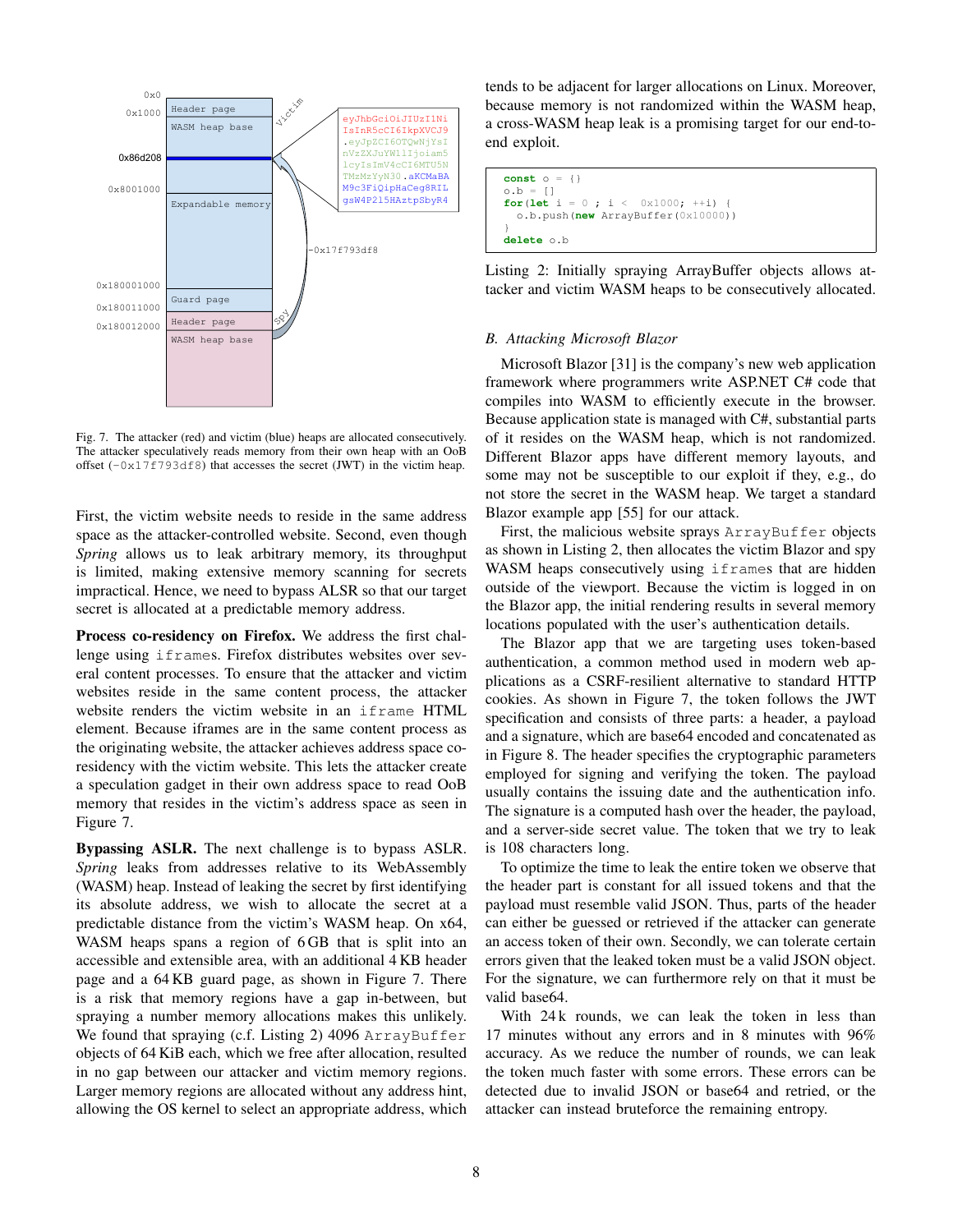| HEADER                        | PAYLOAD                                                                                                                                           | SIGNATURE                    |
|-------------------------------|---------------------------------------------------------------------------------------------------------------------------------------------------|------------------------------|
|                               | eyJhbGciOiJIUzI1NiIsInR5cCI6IkpXVCJ9 eyJpZCI6OTQwNjYsInVzZXJuYW1lIjoiam51cyIsImV4cCI6MTU5NTMzMzYyN30 .aKCMaBAM9c3FiQipHaCeq8RILqsW4P215HAztpSbyR4 |                              |
| "{"alq":"HS256","typ":"JWT"}" | "{"id":94066,"username":"jnes","exp":1595333627}"                                                                                                 | HS256(header+payload+secret) |

Fig. 8. The JSON Web Token consists of a header, a payload and a signature component. Each component is base64 encoded, reducing the entropy of the secret to characters representing valid base64 and the decoded payload be valid JSON.

## VIII. MITIGATIONS

Optimizing performance through speculative execution stipulates for occasional mispredictions. Unfortunately, completely removing speculative execution imposes tremendous performance penalties due to execution stalling. Practical mitigations instead focus on preventing only those speculative execution paths that can be used maliciously. The types of defenses we discuss target browsers, compilers and operating systems. We refer to Section IX for related work.

Site isolation. Since *Spring* leaks within the address space, site isolation effectively defeats its impact by isolating sensitive information in separate processes. Evidently, site isolation is hard to achieve in practice, not in the least for out-of-process iframe implementations, and it imposes grave performance costs. Despite years of development of site isolation for Firefox, even the latest shipped ESR (Extended Support Release) versions that most Linux users have still do not enable it. Site isolation has limitations, however: cross-origin resources are, by design, allowed to be brought into an attacker website's address space [46], and to potentially distrusting websites may be consolidated to improve performance [20].

Timer throttling with anomaly detection. We have already seen that imprecise timers slows down timing attacks, but do not stop them. However, they may result in less stealthy attacks as they limit the covert channel's bandwidth, making extensive scanning for sensitive data more difficult. In addition, at least for our example attack the execution patterns are sufficiently repetitive and to be detectable via performance counters. As always, anomaly detection is not without drawbacks, as it requires a careful trade-off between security and false positives.

Index masking. Existing compiler mitigations fail to address *Spring* as it triggers speculative execution paths that are impossible architecturally. Since functions returning 32 bit or smaller values will not set the upper bits of the result, it is therefore assumed safe to omit bounds checking. The assumption fails to consider that mispredicted return operations, from functions with 64-bit return values, may lead to control flows where the upper bits are set, enabling the leak. A possible mitigation is therefore to mask the upper bits of return values before they are used in memory operations. This way, all such speculative loads will reside within the guard pages of the WASM heap. The Firefox team opted for this approach as a short-term mitigation against *Spring*. We are however unsure whether there could be other architecturally impossible execution paths that can be exploited with RSB underflow attacks, resulting in type confusion, that are not covered by this mitigation. We leave that exploration for future work.

Hardened memory randomization. The *Spring* exploit relies on predictable allocation mechanisms of mmap, which allows us to leak the secret without breaking ASLR and without timeconsuming scanning or pointer traversal procedures. We can therefore defend against this particular attack with hardened memory randomization of the operating system. Again, while doing so slows down the attack, it is unclear whether this is sufficient to make it impractical.

## IX. RELATED WORK

In this section, we review related work on microarchitectural attacks and defenses in web browsers.

CPU cache timing attacks from the browser. CPU cache attacks have been discussed since the early 90s by Hu et al. [56] and Kocher [57] among others. Practical attacks, including PRIME+PROBE and EVICT+TIME, were introduced over a decade later concurrently by Osvik et al. [32] and Bernstein [58]. Yet another decade later, Oren et al. [34] demonstrated practical fingerprinting attacks using PRIME+PROBE in the browser. To resist such timing attacks, browser vendors have gradually lowered timer precision [23], [24], [25], [26], and JavaScript timers today are vastly less accurate than they were even five years ago. However, on certain conditions, browsers may increase the timer precision [46]. Prototype browsers such as FuzzyFox and DeterFox attempt to stop the attackers from using timers by further introducing random jitter [49] or making timing measurements deterministic [59]. A Chrome Zero enables a permission system to prevent side-channels in JavaScript [60]. Low-precision, fuzzy timers have since been adopted by all major browsers. Even so, Shusterman et al. [48] showed that attackers can still conduct cache attacks at a coarser granularity by sampling access times to a dataset that spans the entire LLC, and more recently even without JavaScript [61].

Moreover, it has been shown in multiple instances that, in JavaScript, it may be possible to reconstruct high-precision timers from low-resolution ones or indirectly [42], [50], [62]. In particular, these timers can acquire accurate timing information from caches to break ASLR [42] and to construct minimal cache eviction sets for Rowhammer [63], [64], [43], [65], and for transient execution attacks [20], [9], [19]. As mentioned, browser vendors responded by removing the features required to build such timers and by adding jitter [49], [59].

This work shows in practice that attackers *do not need* a high-precision timer at all, neither do they need knowledge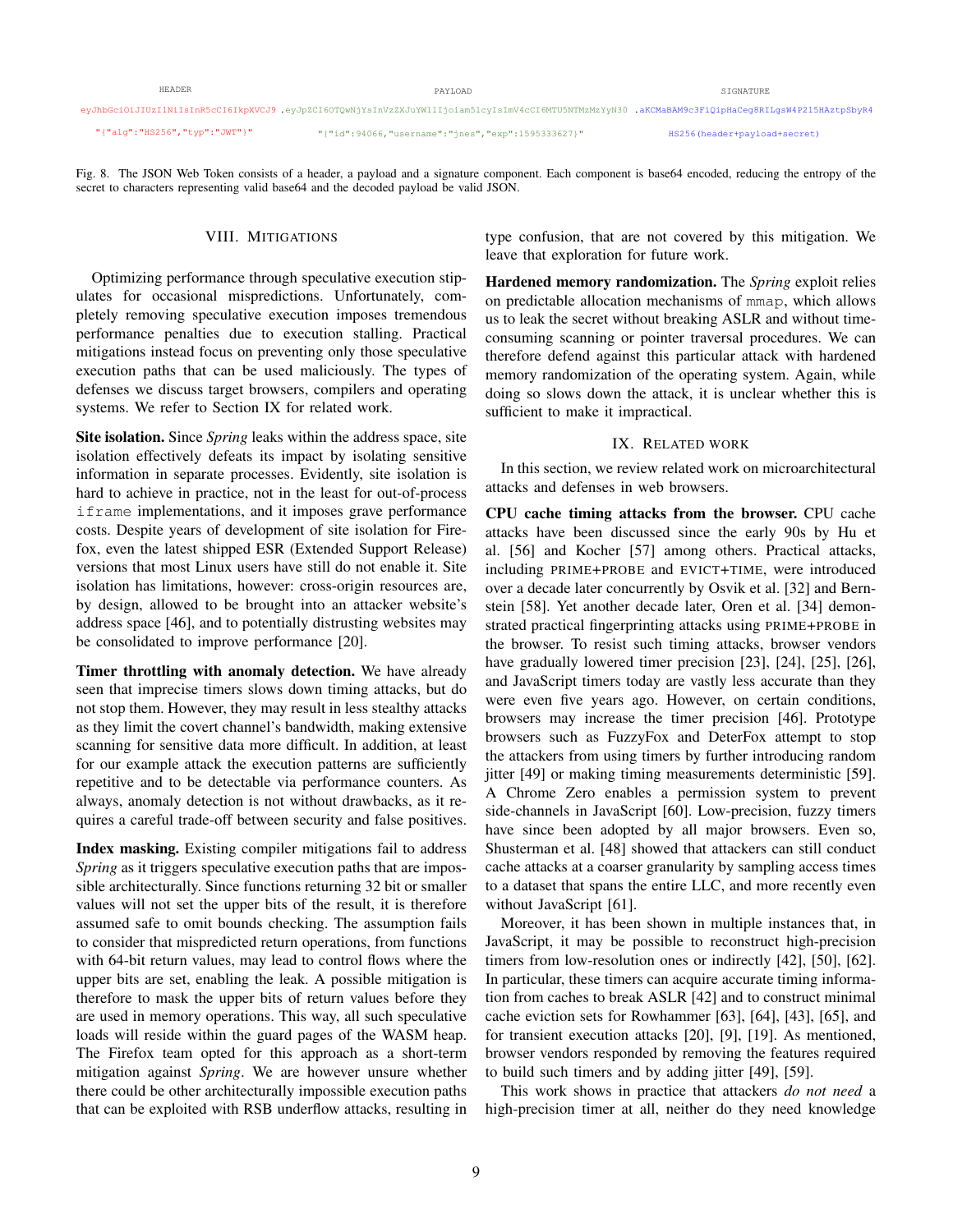of cache replacement policies [19]. Even the fuzzy, lowresolution timers are good enough if signal amplification is possible.

Variable instruction timing attacks. Andrysco et al. [66] demonstrate *pixel stealing* attacks that leak pixel values from cross-origin websites by applying filter effects iframe elements, a technique refined in follow-up work by Kohlbrenner et al. [67]. Rather than relying on the code-path timing of the original pixel stealing attacks [68], [69], [70], they rely on the variable instruction execution time of floating point operations. Instruction timing attacks appear to be a relatively unexplored area and potentially an interesting field for future research on amplification techniques. In contrast, in this paper we use different timing side channels and leak information accessed by the CPU under speculative execution.

Spectre and other transient execution attacks. Where the original Spectre attacks [1] use CPU caches as a side channel, later work showed that contention-based side channels can also be used [71]. Spectre attacks rely on a conditional branch or an indirect branch target to trigger incorrect speculations. In principle, Spectre could be operated from different security domains, including the browser. Horn described how speculative store bypass [72] could lead to an overwritten pointer being speculatively dereferenced to its previous value. Similarly, Maisuradze and Rossow [18] showed that return target mispredictions were also susceptible to unauthorized speculative accesses via RSB underflow conditions. Spectre and transient execution attacks using type confusion [18], [9], [20] allows for full address space access. In particular, SpookJs [20] combines type confusion with a weakness in Chrome's site isolation that consolidates distrusting websites into the same address space. In this paper, we show in addition that current, in-process mitigations in modern browsers are not sufficient to stop Spectre attacks. Recently proposed academic solutions such as SafeSpec, ConTExt, or SPECCFI do not help with existing systems as they require hardware changes [73], [74], [75] and annotations in software [74].

MDS-based attacks [4], [6], [5], [7], [8] take speculative execution attacks beyond branch prediction, showing that an assisting memory load (e.g., via a page fault) can result in a speculative load of stale data from internal in-flight buffers that may hold data from other execution contexts. While Intel responded by releasing a set of mitigations [76], patching the root cause has proven to be complicated; since their discovery in the first half of 2019, many new MDS-based leaks have surfaced [77], [78], [5], [7], [4]. Because of the high abstraction level of web programming languages (i.e., JavaScript and WebAssembly), prototyping and assessing susceptibility of MDS and other microarchitectural attacks in web browsers under different microarchitectures is a difficult and tedious process. To facilitate this, tooling for rapid prototyping is currently ongoing research [21]. MDS attacks, in particular, are relevant for future work, as they are capable of leaking across process boundaries that site isolation relies on.

# X. CONCLUSION

In this paper, we investigated the effectiveness of current mitigations against speculative execution attacks from JavaScript in the browser. Through experiments, we reverse engineered the behavior of the return stack buffer (RSB) on recent Intel microarchitectures. We found that RSBs can be manipulated to still trigger return target mispredictions through RSB underflows, enabling Spectre-RSB attacks on recent systems. Bypassing browser-based mitigations, we then implemented Spectre on Firefox on recent CPUs to prove that timer mitigations and index masking are insufficient to stop speculative execution attacks that allow amplification through repetitions. We then used our new Spectre-RSB variant, called *Spring*, to build an end-to-end exploit. To achieve this, we leveraged memory massaging to place the target secret in a predictable location. Using the *Spring* exploit, we were able to hijack a victim's session on Microsoft Blazor apps with our *Spring* Spectre variant. We analyzed the possible courses of action for mitigating *Spring* and collaborated with Firefox developers on a patch against *Spring* that is currently deployed on the latest version of Firefox.

#### RESPONSIBLE DISCLOSURE

We disclosed the issues discovered in this paper to Mozilla in April of 2020. Since the disclosure, we have been collaborating with Mozilla engineers to develop a patch against *Spring* by sanitizing registers used for array accesses. The vulnerability was fixed in Firefox 79, ESR-68 and ESR-78 as part of CVE-2020-15659, and our internal tests shows that Firefox is since immune against *Spring*.

#### ACKNOWLEDGEMENTS

We thank the anonymous reviewers for their valuable comments. This work was supported by Intel Corporation through the Side Channel Vulnerability ISRA and by Netherlands Organisation for Scientific Research through projects "TROP-ICS" and "Intersect". This paper reflects only the authors' view. The funding agencies are not responsible for any use that may be made of the information it contains.

#### **REFERENCES**

- [1] P. Kocher, D. Genkin, D. Gruss, W. Haas, M. Hamburg, M. Lipp, S. Mangard, T. Prescher, M. Schwarz, and Y. Yarom, "Spectre Attacks: Exploiting Speculative Execution," *arXiv preprint arXiv:1801.01203*, 2018.
- [2] M. Lipp, M. Schwarz, D. Gruss, T. Prescher, W. Haas, A. Fogh, J. Horn, S. Mangard, P. Kocher, D. Genkin, Y. Yarom, and M. Hamburg, "Meltdown: Reading kernel memory from user space," in *27th USENIX Security Symposium (USENIX Security 18)*, 2018.
- [3] J. V. Bulck, M. Minkin, O. Weisse, D. Genkin, B. Kasikci, F. Piessens, M. Silberstein, T. F. Wenisch, Y. Yarom, and R. Strackx, "Foreshadow: Extracting the Keys to the Intel SGX Kingdom with Transient Out-of-Order Execution," in *SEC*, 2018.
- [4] S. van Schaik, A. Milburn, S. Österlund, P. Frigo, G. Maisuradze, K. Razavi, H. Bos, and C. Giuffrida, "RIDL: Rogue in-flight data load," in *S&P*, May 2019.
- [5] M. Schwarz, M. Lipp, D. Moghimi, J. Van Bulck, J. Stecklina, T. Prescher, and D. Gruss, "ZombieLoad: Cross-privilege-boundary data sampling," in *CCS*, 2019.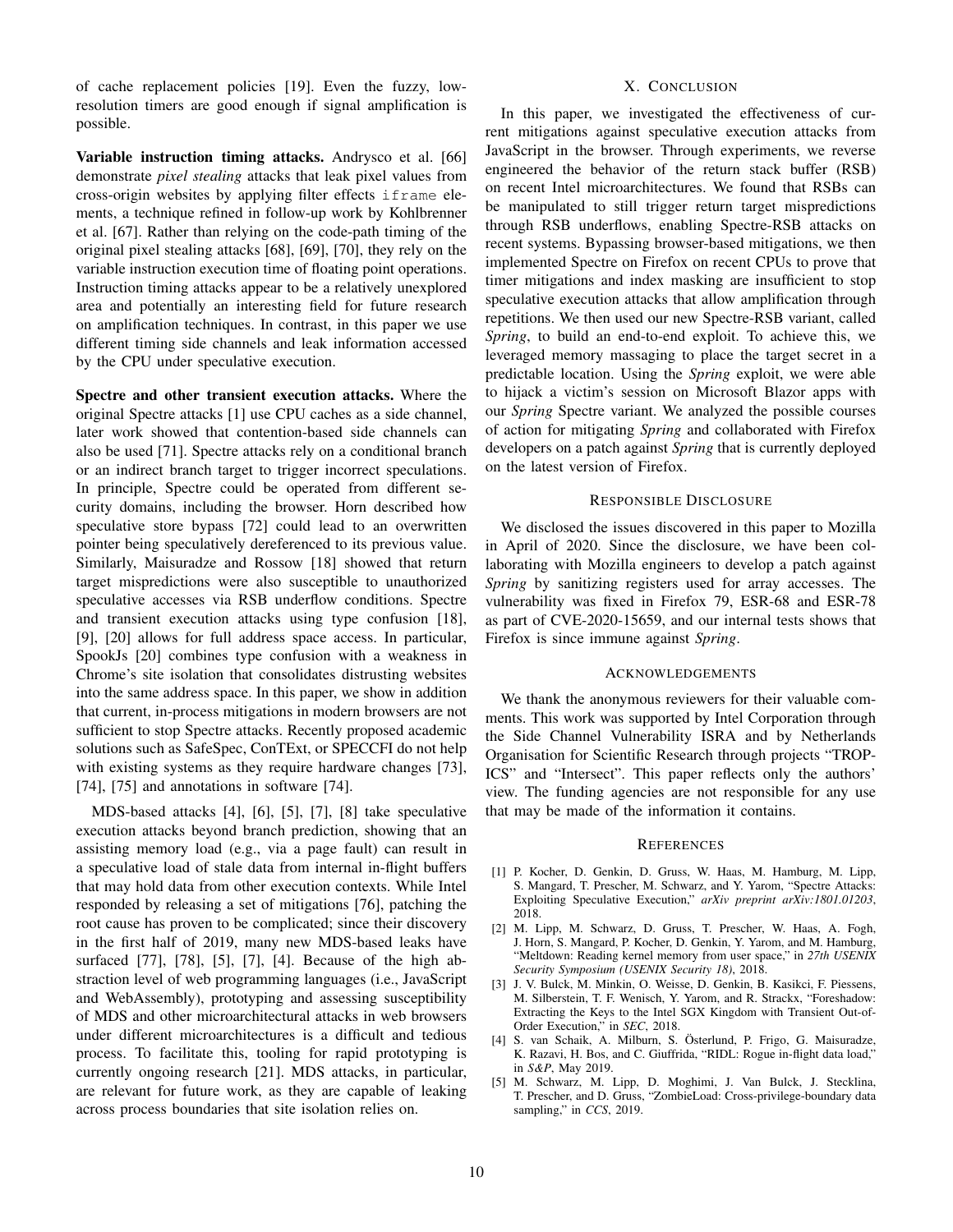- [6] C. Canella, D. Genkin, L. Giner, D. Gruss, M. Lipp, M. Minkin, D. Moghimi, F. Piessens, M. Schwarz, B. Sunar, J. Van Bulck, and Y. Yarom, "Fallout: Leaking data on meltdown-resistant cpus," in *Proceedings of the ACM SIGSAC Conference on Computer and Communications Security (CCS)*. ACM, 2019.
- [7] J. Van Bulck, D. Moghimi, M. Schwarz, M. Lipp, M. Minkin, D. Genkin, Y. Yarom, B. Sunar, D. Gruss, and F. Piessens, "Lvi: Hijacking transient execution through microarchitectural load value injection," in *41th IEEE Symposium on Security and Privacy (S&P'20)*, 2020, pp. 1399–1417.
- [8] H. Ragab, A. Milburn, K. Razavi, H. Bos, and C. Giuffrida, "CrossTalk: Speculative Data Leaks Across Cores Are Real," in *S&P*, May 2021.
- [9] H. Ragab, E. Barberis, H. Bos, and C. Giuffrida, "Rage against the machine clear: A systematic analysis of machine clears and their implications for transient execution attacks," in 30th {USENIX} Security *Symposium ({USENIX} Security 21), 2021, pp. 1451–1468.*
- [10] E. Barberis, P. Frigo, M. Muench, H. Bos, and C. Giuffrida, "Branch history injection: On the effectiveness of hardware mitigations against cross-privilege spectre-v2 attacks," in *USENIX Security*, 2022.
- [11] D. Gruss, D. Hansen, and B. Gregg, "Kernel Isolation: From an Academic Idea to an Efficient Patch for Every Computer," in *; login: the USENIX Magazine*, 2019.
- [12] P. Turner, "Retpoline: a software construct for preventing branchtarget-injection," *https:// support.google.com/faqs/ answer/ 7625886; Retr. 2020-04-18*, 2018.
- [13] Linux, "kernel.org: L1TF L1 Terminal Fault," https://www.kernel.org/ doc/html/latest/admin-guide/hw-vuln/l1tf.html, accessed on 4.9.2020.
- [14] ——, "kernel.org: MDS Microarchitectural Data Sampling," https://www.kernel.org/doc/html/latest/admin-guide/hw-vuln/mds.html, accessed on 4.9.2020.
- [15] Microsoft, "Protect your windows devices against speculative execution side-channel attacks," https://support.microsoft.com/en-us/help/4073757/ protect-windows-devices-from-speculative-execution-side-channel-attack, May 2018.
- [16] ——, "Windows guidance to protect against speculative execution side-channel vulnerabilities," https://support.microsoft.com/en-us/help/4457951/ windows-guidance-to-protect-against-speculative-execution-side-channel, May 2019.
- [17] Citrix, "Citrix Hypervisor Security Update," https://support.citrix.com/ article/CTX251995, May 2018.
- [18] G. Maisuradze and C. Rossow, "Ret2spec: Speculative execution using return stack buffers," in *Proceedings of the 2018 ACM SIGSAC Conference on Computer and Communications Security*, ser. CCS '18, New York, NY, USA, 2018.
- [19] P. Röttger and A. Janc, "A Spectre proof-of-concept for a Spectreproof web," https://security.googleblog.com/2021/03/ a-spectre-proof-of-concept-for-spectre.html, 2021, accessed on 5.6.2021.
- [20] A. Agarwal, S. O'Connell, J. Kim, S. Yehezkel, D. Genkin, E. Ronen, and Y. Yarom, "Spook.js: Attacking chrome strict site isolation via speculative execution," in *43rd IEEE Symposium on Security and Privacy (S&P'22)*, 2022.
- [21] C. Easdon, M. Schwarz, M. Schwarzl, and D. Gruss, "Rapid prototyping for microarchitectural attacks," in *USENIX Security Symposium*, 2022.
- [22] "Re-enable sharedarraybuffer and atomics by default," https://bugzilla. mozilla.org/show bug.cgi?id=1477743, 2018.
- [23] L. Wagner, "Mitigations landing for new class of timing attack," https://blog.mozilla.org/security/2018/01/03/ mitigations-landing-new-class-timing-attack/, 2018.
- [24] Chromium, "Mitigating side-channel attacks," https://www.chromium. org/Home/chromium-security/ssca, 2018.
- [25] M. E. Team, "Mitigating speculative execution sidechannel attacks in microsoft edge and internet ex-<br>plorer," https://blogs.windows.com/msedgedev/2018/01/03/ https://blogs.windows.com/msedgedev/2018/01/03/ speculative-execution-mitigations-microsoft-edge-internet-explorer/, Jan 2018.
- [26] F. Pizlo, "What spectre and meltdown mean for webkit," https://webkit. org/blog/8048/what-spectre-and-meltdown-mean-for-webkit/, Jan 2018.
- [27] J. de Mooij, "[meta] spectre bounds check mitigations," https://bugzilla. mozilla.org/show bug.cgi?id=1430051; Retr. 2020-04-10, 2018.
- [28] MozillaWiki, "Project fission," https://wiki.mozilla.org/Project Fission, 2018.
- [29] R. McIlroy, J. Sevcík, T. Tebbi, B. L. Titzer, and T. Verwaest, "Spectre is here to stay: An analysis of side-channels and speculative execution," *CoRR*, vol. abs/1902.05178, 2019. [Online]. Available: http://arxiv.org/abs/1902.05178
- [30] N. Hadad and J. Afek, "Overcoming (some) spectre browser mitigations," https://alephsecurity.com/2018/06/26/ spectre-browser-query-cache/, Jun 2018.
- [31] "Microsoft blazor," https://dotnet.microsoft.com/apps/aspnet/web-apps/ blazor, 2020.
- [32] D. A. Osvik, A. Shamir, and E. Tromer, "Cache attacks and countermeasures: the case of aes," *IACR Cryptology ePrint Archive*, vol. 2005, p. 271, 2005.
- [33] Y. Yarom and K. Falkner, "FLUSH+ RELOAD: A High Resolution, Low Noise, L3 Cache Side-Channel Attack," in *USENIX Security Symposium*, 2014, pp. 719–732.
- [34] Y. Oren, V. P. Kemerlis, S. Sethumadhavan, and A. D. Keromytis, "The Spy in the Sandbox: Practical Cache Attacks in JavaScript and their Implications," in *Proceedings of the 22nd ACM SIGSAC Conference on Computer and Communications Security*. ACM, 2015, pp. 1406–1418.
- [35] C. Canella, J. V. Bulck, M. Schwarz, M. Lipp, B. von Berg, P. Ortner, F. Piessens, D. Evtyushkin, and D. Gruss, "A Systematic Evaluation of Transient Execution Attacks and Defenses," in *28th USENIX Security Symposium (USENIX Security 19)*. USENIX Association, 2019.
- [36] A. Mambretti, M. Neugschwandtner, A. Sorniotti, E. Kirda, W. Robertson, and A. Kurmus, "Let's not speculate: Discovering and analyzing speculative execution attacks," *IBM Research Library*, 2018.
- [37] E. M. Koruyeh, K. N. Khasawneh, C. Song, and N. Abu-Ghazaleh, "Spectre returns! speculation attacks using the return stack buffer," in *12th USENIX Workshop on Offensive Technologies (WOOT 18)*. Baltimore, MD: USENIX Association, 2018. [Online]. Available: https://www.usenix.org/conference/woot18/presentation/koruyeh
- [38] "x86/retpoline: Avoid return buffer underflows on context switch," https: //lore.kernel.org/patchwork/patch/871060, 2018.
- [39] M. Miller, A. Fogh, and C. Ertl, "Wrangling with the Ghost: An Inside Story of Mitigating Speculative Execution Side Channel Vulnerabilities," ser. BlackHat, 2018.
- [40] R. McIlroy, "Disable v8 untrusted code mitigations when site isolation is enabled," https://chromium.xieyaokun.com/chromium/+/ 3ba9207178ac7303393cb74dba77509755dbc4e4, 2018.
- [41] I. Grigorik, "High resolution time level 2," *W3C recommendation*, 2019.
- [42] B. Gras, K. Razavi, E. Bosman, H. Bos, and C. Giuffrida, "ASLR on the Line: Practical Cache Attacks on the MMU," in *NDSS*, vol. 17, 2017, p. 13.
- [43] P. Frigo, C. Giuffrida, H. Bos, and K. Razavi, "Grand Pwning Unit: Accelerating Microarchitectural Attacks with the GPU," in *2018 IEEE Symposium on Security and Privacy (SP)*. IEEE, 2018, pp. 195–210.
- [44] T. Ritter, "Set timer resolution to 1ms with jitter," https://bugzilla. mozilla.org/show\_bug.cgi?id=1451790, 2018.<br>D. Kohlbrenner and H. Shacham. "Trusted Browsers for
- [45] D. Kohlbrenner and H. Shacham, Uncertain Times," in *25th USENIX Security Symposium (USENIX Security 16)*. Austin, TX: USENIX Association, Aug. 2016, pp. 463–480. [Online]. Available: https://www.usenix.org/conference/ usenixsecurity16/technical-sessions/presentation/kohlbrenner
- [46] E. Kitamura, "Making your website "cross-origin isolated" using COOP and COEP," https://web.dev/coop-coep/, accessed on 5.6.2021.
- M. Rejhon, "1440863 unanticipated security/usability degradation from precision-lowering of performance.now() to 2ms," https://bugzilla. mozilla.org/show bug.cgi?id=1440863, 2018.
- [48] A. Shusterman, L. Kang, Y. Haskal, Y. Meltser, P. Mittal, Y. Oren, and Y. Yarom, "Robust website fingerprinting through the cache occupancy channel," in *USENIX Security*, 2019.
- [49] D. Kohlbrenner and H. Shacham, "Trusted browsers for uncertain times," in 25th {USENIX} Security Symposium ({USENIX} Security 16), 2016, pp. 463–480.
- [50] M. Schwarz, C. Maurice, D. Gruss, and S. Mangard, "Fantastic timers and where to find them: high-resolution microarchitectural attacks in javascript," in *International Conference on Financial Cryptography and Data Security*. Springer, 2017, pp. 247–267.
- [51] R. Intel, "Intel 64 and ia-32 architectures optimization reference manual," *Intel Corporation, Sept*, 2019.
- [52] A. Fog, "The microarchitecture of intel, amd and via cpus: An optimization guide for assembly programmers and compiler makers," *Technical University of Denmark*, 2020.